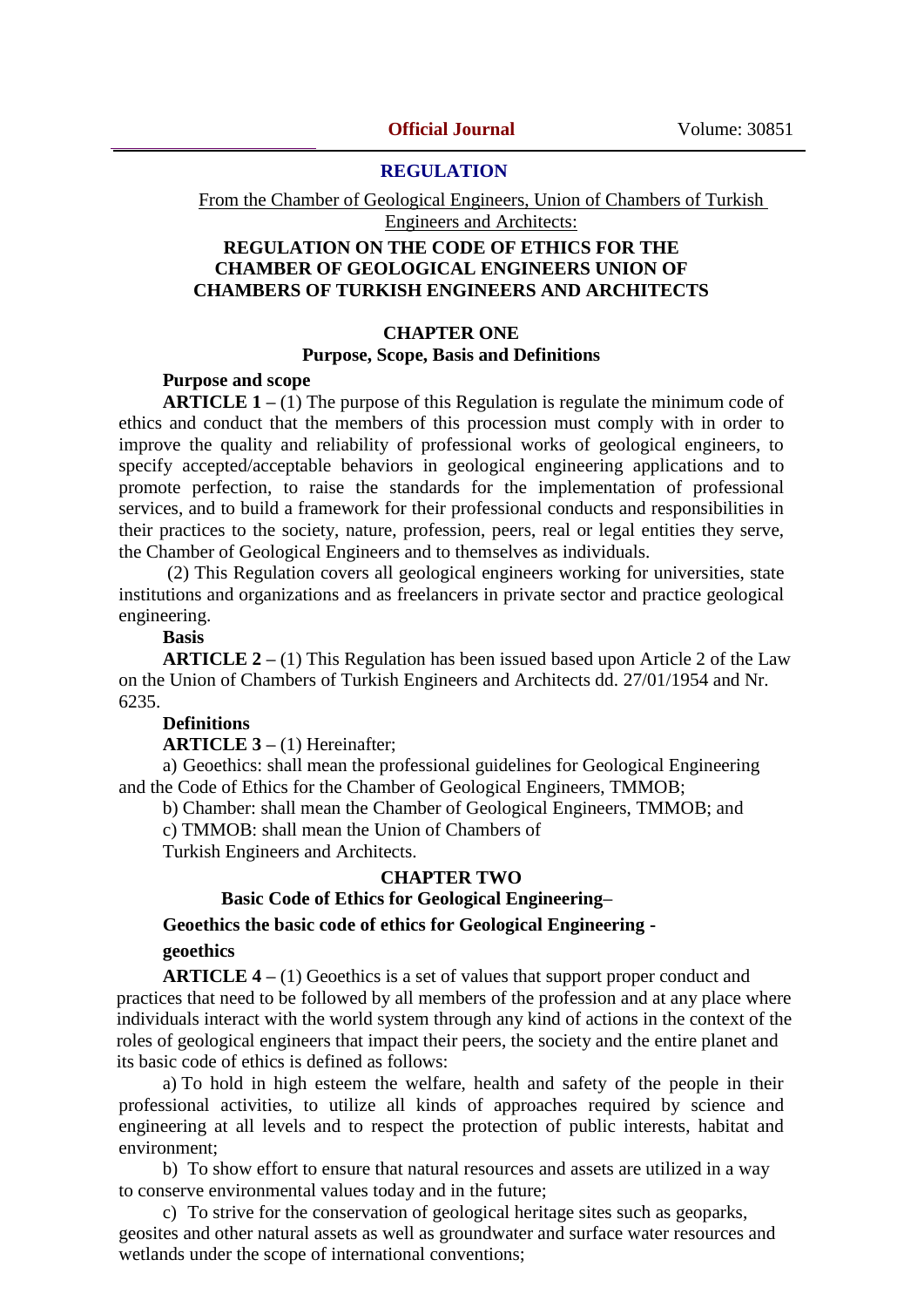d) To promote and support geological education in order to create a safe habitat;

e) To act in accordance with the requirements of national and international standards in all professional products and activities; to remain realistic, objective and reliable throughout career and to verify the source of information and data used;

f) To share knowledge as an invaluable activity at all levels; and to contribute to the development and dissemination of scientific methods;

g) To adhere to scientific methods and to serve only in the domain of competence;

h) To act unbiased during the examination of scientific and technical publications;

i) To act as trustworthy proxies or trustees for individuals and organizations they work for; and to avoid any conflict of interest;

j) To respect study fields of different professional disciplines;

- k) To be competent in their respective profession through regular education and lifelong learning;
	- l) To make effort to elevate and improve the integrity, dignity and the merits of occupation;
	- m) To protect professional reputation and to abstain from any unfair competition with other peers;
	- n)To provide associate engineers with the opportunity of professional development; and

o)To abide by the rules and principles established by the professional chamber.

# **CHAPTER THREE**

# **Code of Ethics**

### **The responsibilities of geological engineers towards society and nature**

**ARTICLE 5 –** (1) Geological engineers practice their profession in accordance with the following set of responsibilities towards the society and nature:

a) Geological engineers put benefit of society ahead and utilizes their professional knowledge, skills and experiences to improve safety, health and welfare of society.

b) Geological engineers treat different cultures with respect without any discrimination of religion, language, race, belief, gender and geography in the conduct of their profession and treats everyone in the society equally, impartially and honestly.

c) Geological engineers, fully aware of their responsibilities to the nature and future generations, consider their duty to protect habitat and to ensure that their professional activities are environmental-friendly as an integral part of their professional labilities. During the prospection, production and offering of natural resources and assets, they conduct scientific researches that do not pose a threat to the welfare, health and safety of people and issue and undersign realistic reports.

d) Geological engineers protect the geo-diversity and geological heritage in planning and implementing the plans for the response to habitat while conserving the formations and facts that have occurred due to natural processes.

e) Geological engineers, if and when any ordered job may pose serious danger to the society and nature in their opinion and their professional concerns and notices are ignored by any real and legal persons they serve, deny unconditionally to follow their instructions and cooperate with the Chamber of Geological Engineers and relevant units in order to take necessary actions.

f) Geological engineers share realistic and reliable information supported with scientific data in their verbal and written public statements with regard to technical matters, free of any commercial and personal concerns.

g)Geological engineers take any measures necessary to protect and ensure the health and safety of workers at workplaces and inform workers with this respect.

**The responsibilities of geological engineers towards their profession and peers ARTICLE 6 –** (1) Geological engineers act in line with the following procedures in their professional activities and relations with peers: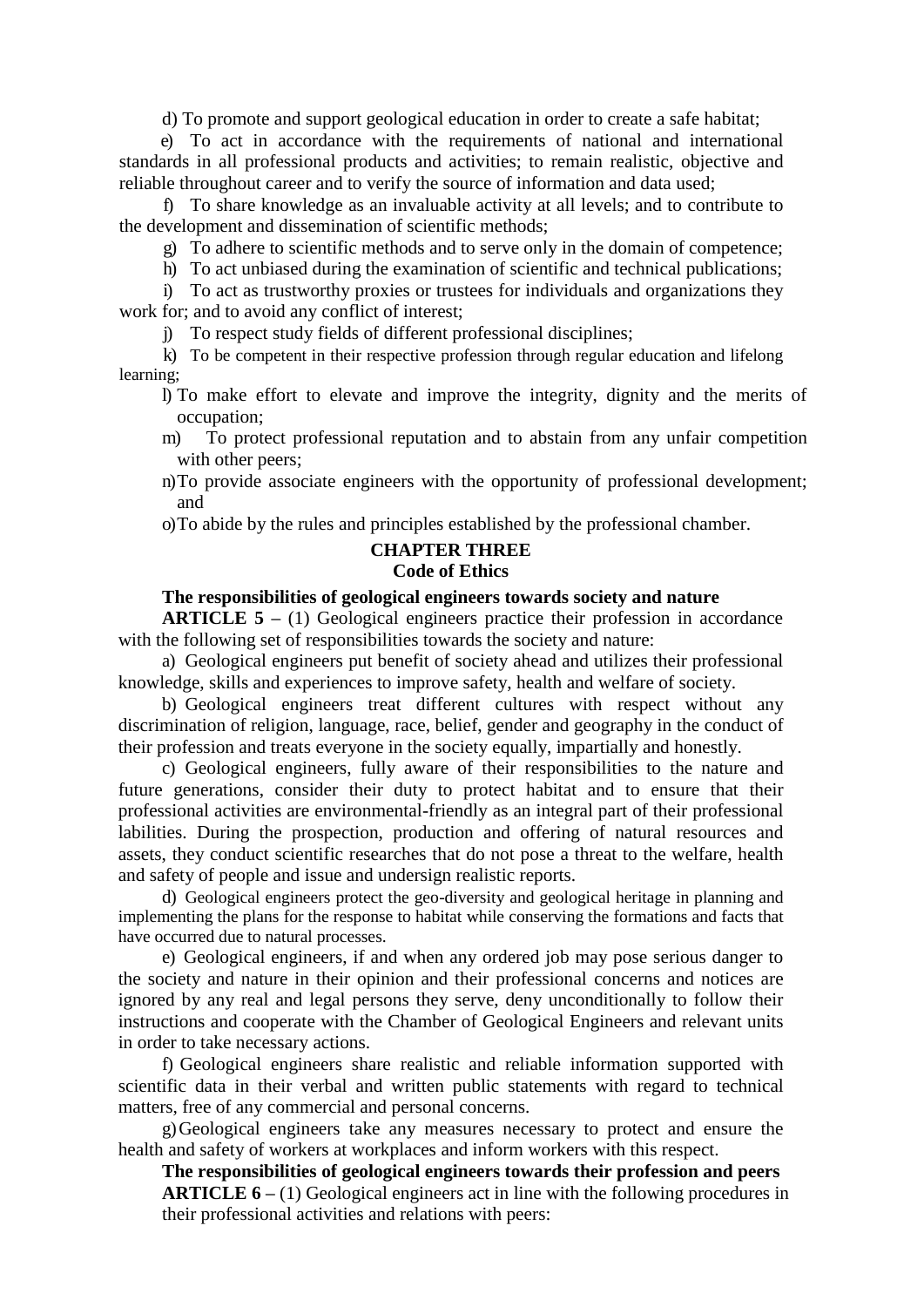a) They adhere strictly to the professional dignity and code of ethics to improve the privilege, importance, merits and prestige of the profession of geology in duly performing their duties. They also act with the awareness that disobeying such esteems would not only damage their own prestige but also their profession.

b) With the awareness that they are responsible from the impression of their profession in the public eye, they do not get involved in any acts or behaviors that may possibly tarnish the prestige of their profession or that may leave a wrong impression on the society and mislead the public.

c) They maintain their professional activities with utmost care to their professional prestige in a way to gain the trust of the society and all their peers.

d) They treat all their peers with respect. They do not underestimate or discredit their peers to thrust themselves to the forefront. They do not start any unfair competition with their peers. They abstain from any making intentionally insulting behaviors and unfair comment that may either directly or indirectly damage the chamber and their peers or the professional products and operations of their peers.

e) They build their professional achievements upon their own works. They do not take credit for others' professional works and they provide reference to their citations used in their researches and respect moral and economic rights (copyrights) of their peers to the products.

f) They abstain from any torts, misrepresentations, wrongful claims and dispraises that may put their peers or their Chambers at a disadvantage.

g) They serve solely in the domains they have specifically studied or are qualified for and they encourage interdisciplinary cooperation.

h) They assign their professional duties, authorities and responsibilities only in obligatory cases and solely to competent peers.

i) They conduct their works within the framework of their professional duties, authorities and responsibilities that have been conferred upon them and they solely use the titles and roles that they have been officially entitled to.

j) They do not aid to or get involved in any activities of those who violate the code of ethics and they advise such individuals and cooperate with their Chambers with this regard.

k) Geological engineers under public service may not conduct any professional works on behalf of or act as spokesman for private persons and organizations. While performing their duties on behalf of public as an inspector or a supervisor, they may not bid on public tenders and derive any profits therefrom.

l) They may not obtain or offer any political aid or support in any way during public procurement.

m) Geological engineers holding academic titles and career abstain from all kinds of acts and actions that may exaggerate their position and do not allow any cases that may misrepresent their own academic and professional reputability and do not undersign any reports that may lead to any misleading.

n) They create opportunities to enable the professional development of engineers under their responsibility and they pass the torch to their lower-level peers after gaining necessary knowledge and experience.

o) They protect the professional and personal rights of their peers and do not allow the violation of their or other geological engineers' professional and personal rights and do immediately report to their Chambers in case they fail to prevent such. If they employ other engineers, they pay satisfactory fees by their roles and competence.

p) If they make a mistake and such mistake has to be proved and removed, they have to rectify and accept such mistakes.

q) Unless permitted by relevant individuals, they do not use any equipment, laboratory or office vehicles of their organization for any private purposes.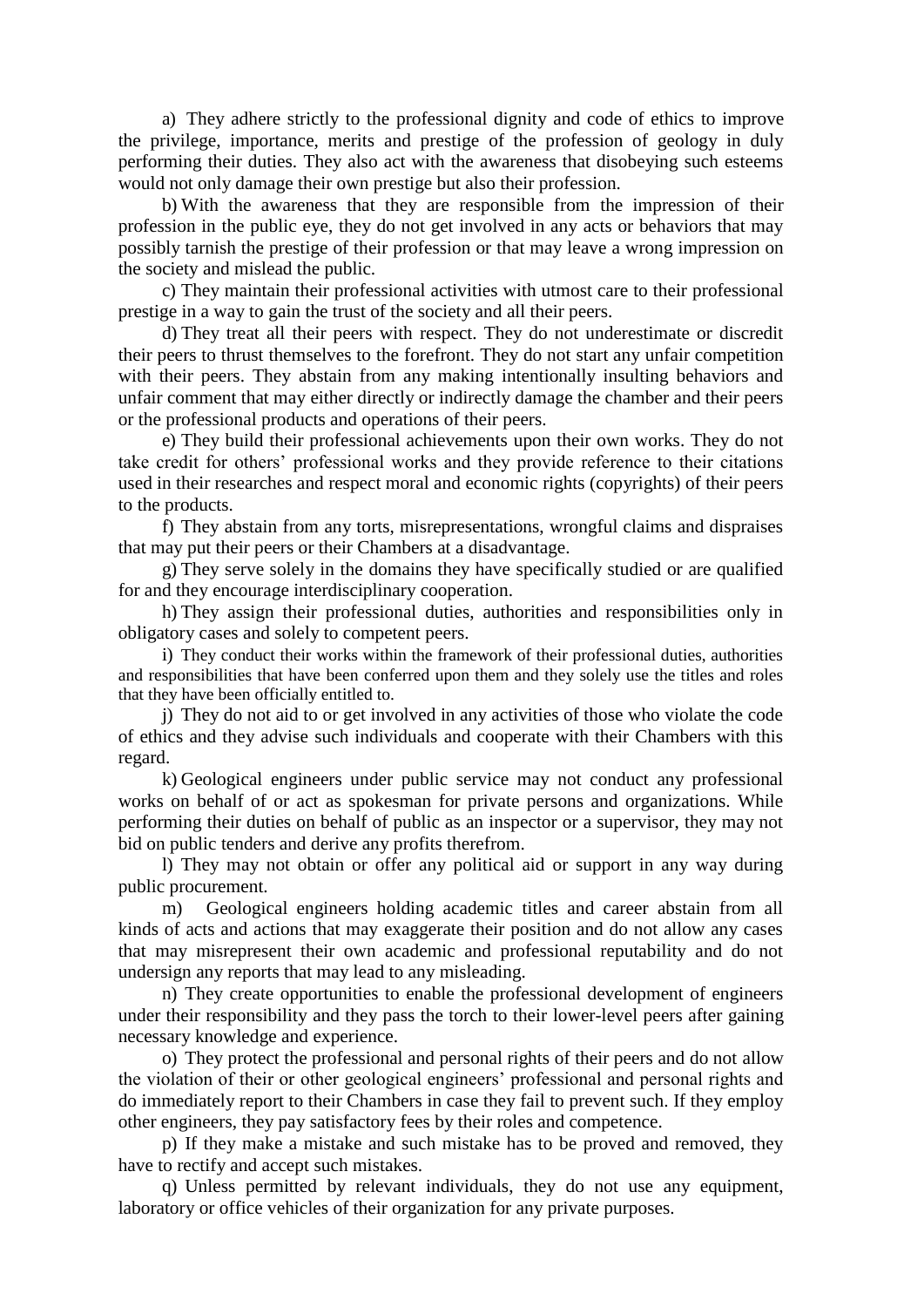### **The responsibilities of geological engineers towards natural and legal entities they serve**

**ARTICLE 7 –** (1) Geological engineers act in accordance with the following procedures in their relations with the individuals they work with:

a) They act as reliable agents for the person they serve for in professional subjects and they do not seek to earn unlawful profits.

b) They fulfill all kinds of professional services in accordance with all obligations stipulated in either verbal or written agreements and within the scope of mutual trust. They serve through the use of professional skills and experiences in a way to avoid jeopardizing the safety and health of society and environment.

c) They do not solicit or offer, either directly or indirectly, any kind of gifts, money, service or proposition that may affect their business relations. They do not make political donations in order to develop business relations.

d) While making an effort to ensure that their works help enriching their experiences, they do not disclose to third parties or use for personal interests any commercial or technological secrets of natural and legal persons, unless it poses a certain danger to the society and nature, without permission. Except as required by the code of ethics or legislations, they do not share any confidential professional information and data acquired with any third parties.

e) They declare all their knowledge about any potential damages or cost increases that their employers may incur in the future and they inform their employers if, in their opinion, they think that a project may fail to succeed at expected levels.

f) They avoid all kinds of negligence that may pose risk or cause financial and intangible damages to their employers during their practice.

g) They do not alter or deny the facts or accepted technical or scientific data that may be in favor of their employers or may manipulate public opinion.

h) They do not make or publish any recommendations that are not supported with real and objective possibilities and they do not pretend to possess any professional information that they actually do not posses just to prevent their employers from working with other peers.

i) They resort to or recommend resort to other peers if it will improve the quality of their service or bring better results for their employers.

#### **The Responsibilities towards the Chamber**

**ARTICLE 8 –** (1) Geological Engineers are responsible from behaving as follows to the Chamber of Geological Engineers:

a) Geological engineers support and try to improve the Chamber of Geological Engineers.

b) Geological engineers comply with all laws, regulations and legislations with regard to their professional domains in force as well as the decisions of the Chamber as regards the practice of their profession and pay due diligence in fulfilling their organizational and administrative responsibilities.

c) If geological engineers are directed in a way to violate public benefit by their employers in conducting their professional roles, they inform any such demands and pressure to their Chamber.

d) Geological engineers report the subject, location and general scope of all kinds of professional products including surveys, projects, maps and reports in a specific format to the Chamber in order to protect their copyrights and to record with their own registers.

e) They do their best to actively participate in the activities performed by the Chamber and help contribute to sharing information and developing the profession.